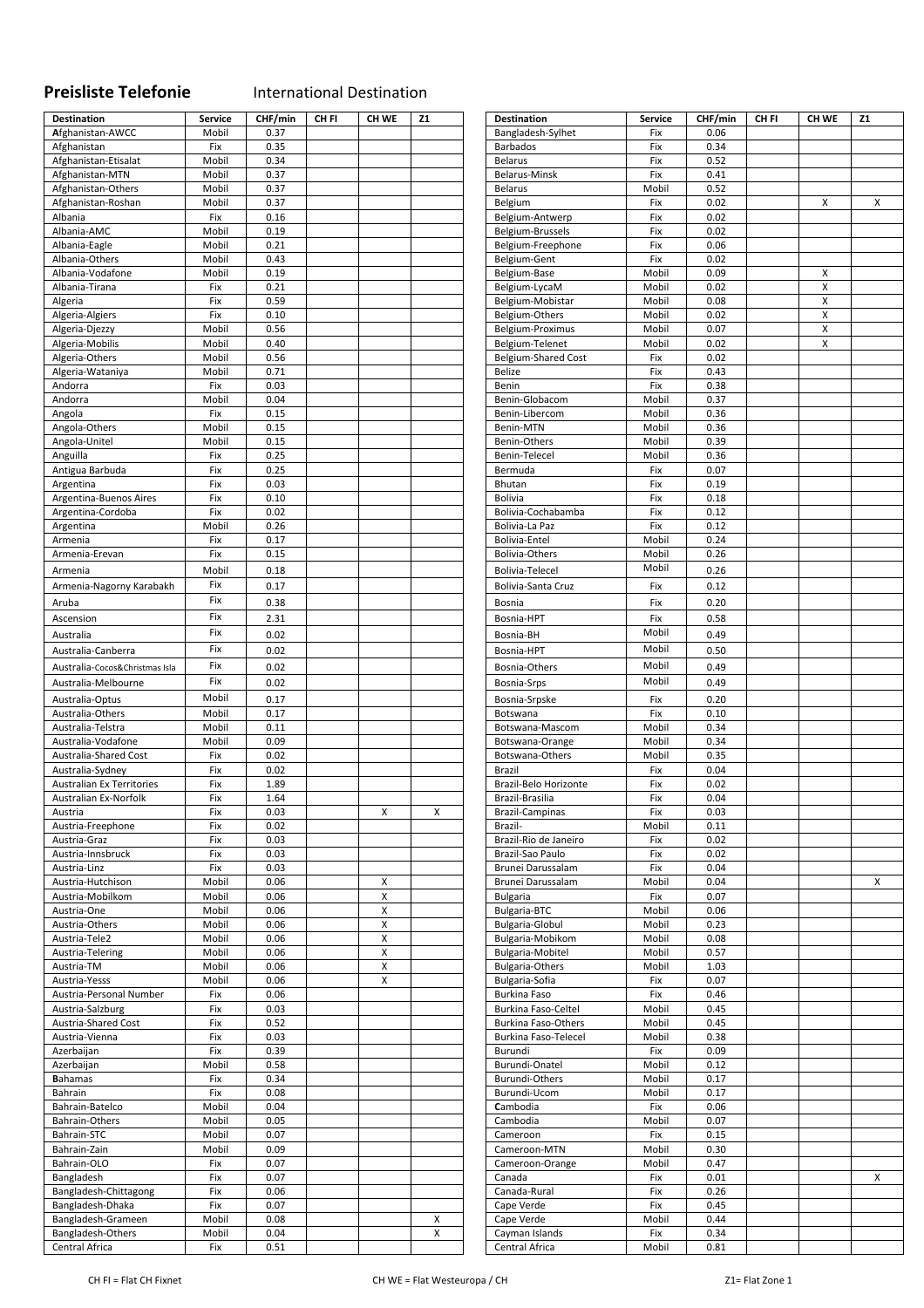| <b>Destination</b>               | <b>Service</b> | CHF/min      | CH FI | CH WE  | <b>Z1</b> | <b>Destination</b>                     | <b>Service</b> | CHF/min      | CH FI | CH WE | <b>Z1</b> |
|----------------------------------|----------------|--------------|-------|--------|-----------|----------------------------------------|----------------|--------------|-------|-------|-----------|
| Chad                             | Fix            | 0.27         |       |        |           | Ecuador-Others                         | Mobil          | 0.19         |       |       |           |
| Chad-Celtel                      | Mobil          | 0.47         |       |        |           | Egypt-Cairo                            | Fix            | 0.16         |       |       |           |
| Chad-Millicom                    | M              | 0.45         |       |        |           | Egypt--Mobinil                         | Mobil          | 0.20         |       |       |           |
| Chile                            | Fix            | 0.05         |       |        |           | Egypt-Others                           | Mobil          | 0.16         |       |       |           |
| Chile-Easter Island              | Fix            | 0.05         |       |        |           | Egypt-Vodafone                         | Mobil          | 0.10         |       |       |           |
| Chile                            | Mobil          | 0.05         |       |        |           | El Salvador                            | Fix            | 0.62         |       |       |           |
| Mobil Chile-Santiago             | Fix            | 0.03         |       |        |           | El Salvador-CTE                        | Mobil          | 0.33         |       |       |           |
| China                            | Fix            | 0.02         |       |        |           | El Salvador-Digicel                    | Mobil          | 0.33         |       |       |           |
| China-Beijing                    | Fix            | 0.02         |       |        |           | El Salvador-Others                     | Mobil          | 0.35         |       |       |           |
| China-Guangzhou                  | Fix            | 0.02         |       |        |           | El Salvador-Telefonica                 | Mobil          | 0.33         |       |       |           |
| China                            | Mobil          | 0.02         |       |        | X         | El Salvador-Telemovil                  | Mobil          | 0.33         |       |       |           |
| China-Shanghai                   | Fix            | 0.02         |       |        |           | <b>Equatorial Guinea</b>               | Fix            | 0.35         |       |       |           |
| China-Shenzhen                   | Fix            | 0.02         |       |        |           | Eritrea                                | Fix            | 0.47         |       |       |           |
| Colombia                         | Fix            | 0.10         |       |        | X         | Eritrea                                | Mobil          | 0.41         |       |       |           |
| Colombia-Armenia                 | Fix            | 0.03         |       |        |           | Estonia                                | Fix            | 0.02         |       |       |           |
|                                  | Fix            | 0.02         |       |        |           | Estonia-Elisa                          | Mobil          | 0.19         |       |       |           |
| Colombia-Barranquilla            | Fix            | 0.04         |       |        |           |                                        |                | 0.21         |       |       |           |
| Colombia-Bogota                  |                |              |       |        |           | Estonia-EMT                            | Mobil          |              |       |       |           |
| Colombia-Cali                    | Fix            | 0.02         |       |        |           | Estonia-Others                         | Mobil          | 0.19         |       |       |           |
| Colombia-Medellin                | Fix            | 0.02         |       |        |           | Estonia-Tele2                          | Mobil          | 0.19         |       |       |           |
| Colombia-Comcel                  | Mobil          | 0.08         |       |        |           | <b>Estonia-Special Services</b>        | Fix            | 0.03         |       |       |           |
| Colombia-Movistar                | Mobil          | 0.13         |       |        |           | Estonia-Tallinn                        | Fix            | 0.03         |       |       |           |
| Colombia-Ola                     | Mobil          | 0.15         |       |        |           | Ethiopia                               | Fix            | 0.51         |       |       |           |
| Colombia-Others                  | Mobil          | 0.14         |       |        |           | Ethiopia-Addis Ababa                   | Fix            | 0.43         |       |       |           |
| Colombia-Pereira                 | Fix            | 0.02         |       |        |           | Ethiopia-Addis Ababa                   | Mobil          | 0.46         |       |       |           |
| Comoros                          | Fix            | 0.56         |       |        |           | Ethiopia-Others                        | Mobil          | 0.43         |       |       |           |
| Comorosbile                      | Mobil          | 0.60         |       |        |           | <b>Falkland Islands</b>                | Fix            | 1.49         |       |       |           |
| Congo                            | Fix            | 0.72         |       |        |           | Faroe Islands                          | Fix            | 0.09         |       |       |           |
| Congo Dem Rep                    | Fix            | 0.36         |       |        |           | Fiji                                   | Fix            | 0.45         |       |       |           |
| Congo Dem Rep-Celtel             | Mobil          | 0.37         |       |        |           | Finland                                | Fix            | 0.10         |       | x     |           |
| Congo Dem Rep-Others             | Mobil          | 0.41         |       |        |           | Finland-Helsinki                       | Fix            | 0.07         |       |       |           |
| Congo Dem Rep-SAIT               | Mobil          | 0.51         |       |        |           | Finland-Elisa                          | Mobil          | 0.12         |       | x     |           |
| Congo Dem Rep-Vodacom            | Mobil          | 0.40         |       |        |           | Finland-Others                         | Mobil          | 0.11         |       | X     |           |
| Congo-Celtel                     | Mobil          | 0.64         |       |        |           | Finland-Sonera                         | Mobil          | 0.11         |       | X     |           |
| Congo-MTN                        | Mobil          | 0.81         |       |        |           | Finland-Personal Number                | Fix            | 0.10         |       |       |           |
| Congo-Others                     | Fix            | 0.62         |       |        |           | France                                 | Fix            | 0.01         |       | X     | X         |
| Cook Islands                     | Fix            | 1.18         |       |        |           | France-Freephone                       | Fix            | 0.01         |       |       |           |
| Costa Rica                       | Fix            | 0.12         |       |        |           | France-Lyon Marseille                  | Fix            | 0.01         |       |       |           |
| Mobil Costa Rica                 | Mobil          | 0.09         |       |        |           | France-Bouygues                        | Mobil          | 0.12         |       | X     |           |
| Cote D'Ivoire                    | Mobil          | 0.41         |       |        |           | France-Free                            | Mobil          | 0.01         |       | X     |           |
| Cote D'Ivoire-Abidjan            | Mobil          | 0.37         |       |        |           | France-LycaM                           | Mobil          | 0.01         |       | X     |           |
| Cote D'Ivoire-Comium             | Mobil          | 0.29         |       |        |           | France-NRJ                             | Mobil          | 0.07         |       | X     |           |
| Cote D'Ivoire-Moov               | Mobil          | 0.50         |       |        |           | France-Omer                            | Mobil          | 0.01         |       | X     |           |
| Cote D'Ivoire--MTN               | Mobil          | 0.44         |       |        |           | France-Orange                          | Mobil          | 0.12         |       | X     |           |
| Cote D'Ivoire-Orange             | Mobil          | 0.51         |       |        |           | France-Others                          | Mobil          | 0.01         |       | X     |           |
| Cote D'Ivoire-Others             | Mobil          | 0.45         |       |        |           | France-SFR                             | Mobil          | 0.12         |       | X     |           |
| <b>Fix Croatia</b>               | Fix            | 0.02         |       |        |           | France-Paris                           | Fix            | 0.01         |       |       |           |
| Croatia-T                        | Fix            | 0.49         |       |        |           | France-Personal Number                 | Fix            | 0.01         |       |       |           |
| Croatia-Tele2                    | Fix            | 0.02         |       |        |           | France-Shared Cost                     | Fix            | 0.06         |       |       |           |
| Croatia-VIP NET                  | Fix            | 0.02         |       |        |           | French Polynesia                       | Fix            | 0.50         |       |       |           |
| Cuba                             | Fix            | 1.73         |       |        |           | Gabon                                  | Fix            | 0.64         |       |       |           |
| Cuba-Guantanamo Bay              | Fix            | 1.02         |       |        |           | Gabon-Azur                             | Mobil          | 0.63         |       |       |           |
| Cuba                             | Mobil          | 1.70         |       |        |           | Gabon- Celtel                          | Mobil          | 0.66         |       |       |           |
| Cyprus                           | Fix            | 0.06         |       |        |           | Gabon-Libertis                         | Mobil          | 0.69         |       |       |           |
| Cyprus                           | Mobil          | 0.08         |       |        |           | Gabon-Telecel                          | Mobil          | 0.64         |       |       |           |
| Czech Republic                   | Fix            | 0.04         |       |        |           | Gambia                                 | Fix            | 0.74         |       |       |           |
| Czech Republic-O2                | Mobil          | 0.14         |       |        |           | Gambia- Africell                       | Mobil          | 0.87         |       |       |           |
| <b>Czech Republic-Others</b>     | Mobil          | 0.48         |       |        |           | Gambia- Comium                         | Mobil          | 0.74         |       |       |           |
| Czech Republic-T                 | Mobil          | 0.12         |       |        |           | Gambia-Others                          | Mobil          | 0.91         |       |       |           |
| Czech Republic-Vodafone          | Fix            | 0.13         |       |        |           | Georgia                                | Fix            | 0.06         |       |       |           |
| Czech Republic-Prague            | Fix            | 0.03         |       |        |           | Georgia-Abkhasia                       | Fix            | 0.04         |       |       |           |
| <b>Czech Re-Special Services</b> | Fix            | 0.03         |       |        |           | Georgia                                | Mobil          | 0.15         |       |       |           |
|                                  |                |              |       |        |           |                                        |                |              |       |       |           |
| <b>D</b> enmark                  | Fix<br>Fix     | 0.01<br>0.01 |       | X      | X         | Germany<br>Germany Freephone- Persnoal | Fix<br>Fix     | 0.01<br>0.01 |       | x     | X         |
| Denmark-Copenhagen               |                |              |       |        |           |                                        |                |              |       |       |           |
| Denmark-Freephone                | Fix            | 0.01         |       |        |           | Germany                                | Mobil          | 0.09         |       | х     |           |
| Denmark-Others                   | Mobil          | 0.09         |       | X      |           | Germany-Personal Number                | Fix            | 0.01         |       |       |           |
| Denmark-Sonofon                  | Mobil<br>Mobil | 0.09<br>0.14 |       | X<br>X |           | Germany-Shared Cost                    | Fix<br>Fix     | 0.01<br>0.40 |       |       |           |
| Denmark-TDC                      |                |              |       |        |           | Ghana                                  |                |              |       |       |           |
| Denmark-Telia                    | Mobil          | 0.10         |       | X      |           | Ghana-Accra                            | Fix            | 0.38         |       |       |           |
| Denmark-Shared Cost              | Fix            | 0.01         |       |        |           | Ghana-Mobiltel                         | Mobil          | 0.40         |       |       |           |
| Diego Garcia                     | Fix            | 1.47         |       |        |           | Ghana-MTN                              | Mobil          | 0.37         |       |       |           |
| Djibouti                         | Fix            | 0.61         |       |        |           | Ghana-Others                           | Mobil          | 0.38         |       |       |           |
| Mobil                            | Mobil          | 0.61         |       |        |           | Ghana-Vodafone                         | Mobil          | 0.36         |       |       |           |
| Dominica                         | Fix            | 0.43         |       |        |           | Gibraltar                              | Fix            | 0.07         |       |       |           |
| Dominican Republic               | Fix            | 0.15         |       |        |           | Gibraltar                              | Mobil          | 0.07         |       |       |           |
| Dominican Republic               | Mobil          | 0.14         |       |        |           | Greece                                 | Fix            | 0.02         |       |       |           |
| <b>East Timor</b>                | Fix            | 1.02         |       |        |           | Greece-Athens                          | Fix            | 0.02         |       |       |           |
| Ecuador                          | Mobil          | 0.19         |       |        |           | Greece-Cosmote                         | Mobil          | 0.12         |       |       |           |
| Ecuador-Cuenca                   | Mobil          | 0.17         |       |        |           | Greece-Others                          | Mobil          | 0.14         |       |       |           |
| Ecuador-Guayaquil                | Mobil          | 0.18         |       |        |           | Greece-Vodafone                        | Mobil          | 0.13         |       |       |           |
| Ecuador- BellSouth               | Mobil          | 0.35         |       |        |           | Greece-Wind                            | Mobil          | 0.14         |       |       |           |
| Ecuador-Porta                    | Mobil          | 0.39         |       |        |           | Greece-Thessaloniki                    | Fix            | 0.02         |       |       |           |
| Ecuador-Quito                    | Fix            | 0.21         |       |        |           | Greenland                              | Fix            | 0.60         |       |       |           |
| Egypt                            | Fix            | 0.17         |       |        |           | Greenland                              | Mobil          | 0.69         |       |       |           |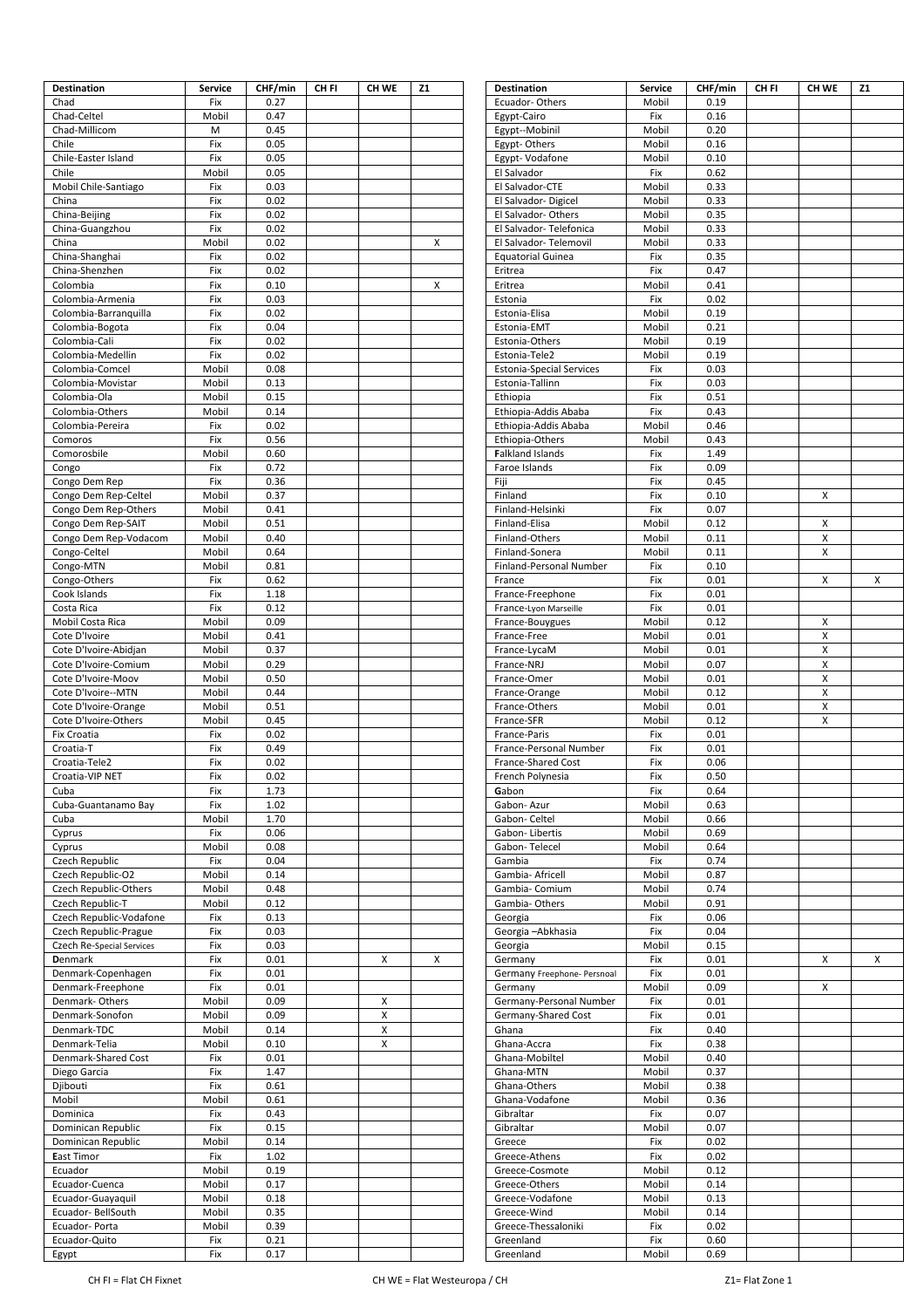| <b>Destination</b>              | <b>Service</b> | CHF/min      | CH <sub>FI</sub> | CH WE | Z1 | <b>Destination</b>                | <b>Service</b> | CHF/min      | CH FI | CH WE | Z1 |
|---------------------------------|----------------|--------------|------------------|-------|----|-----------------------------------|----------------|--------------|-------|-------|----|
| Grenada                         | Fix            | 0.25         |                  |       |    | Iraq-Zain                         | Mobil          | 0.20         |       |       |    |
| Grenada<br>Guadeloupe           | Mobil<br>Fix   | 0.25<br>0.03 |                  |       |    | IrelandH3G                        | Mobil<br>Mobil | 0.01<br>0.16 |       |       |    |
| Guadeloupe-Dauphin              | Mobil          | 0.05         |                  |       |    | IrelandMeteror<br>Ireland-O2      | Mobil          | 0.17         |       |       |    |
| Guadeloupe-Digicel              | Mobil          | 0.14         |                  |       |    | Ireland-Others                    | Mobil          | 0.01         |       |       |    |
| Guadeloupe-Orange               | Mobil          | 0.14         |                  |       |    | Ireland-Vodafone                  | Mobil          | 0.01         |       |       |    |
| Guadeloupe-Others               | Mobil          | 0.14         |                  |       |    | Ireland-Personal Number           | Fix            | 0.01         |       |       |    |
| Guadeloupe-Outremer             | Mobil          | 0.05         |                  |       |    | Ireland-Shannon                   | Fix            | 0.01         |       |       |    |
| Guam                            | Fix            | 0.02         |                  |       | X  | Ireland-Shared Cost               | Fix            | 0.01         |       |       |    |
| Guatemala                       | Fix            | 0.25         |                  |       |    | Israel                            | Fix            | 0.06         |       |       |    |
| Guatemala-l                     | Mobil          | 0.25         |                  |       |    | Israel                            | Mobil          | 0.07         |       |       |    |
| Guatemala-PCS                   | Mobil          | 0.19         |                  |       |    | Israel-Palestine                  | Fix            | 0.28         |       |       |    |
| Guatemala-Telefonica            | Mobil          | 0.25         |                  |       |    | Israel-Palestine                  | Mobil          | 0.32         |       |       |    |
| Guatemala-OLO<br>Guiana French  | Fix<br>Fix     | 0.12<br>0.03 |                  |       |    | Israel-Tel Aviv<br>Italy          | Fix<br>Fix     | 0.02<br>0.01 |       | x     | X  |
| Guiana French-Orange            | Mobil          | 0.12         |                  |       |    | Italy-Freephone                   | Fix            | 0.01         |       |       |    |
| Guiana French-Digicel           | Mobil          | 0.12         |                  |       |    | Italy-Milan                       | Fix            | 0.02         |       |       |    |
| Guiana French-Others            | Mobil          | 0.14         |                  |       |    | Italy-3G                          | Mobil          | 0.10         |       |       | х  |
| Guiana French-Outremer          | Mobil          | 0.12         |                  |       |    | Italy-Others                      | Mobil          | 0.01         |       |       | X  |
| Guinea                          | Fix            | 0.86         |                  |       |    | Italy-TIM                         | Mobil          | 0.20         |       |       | X  |
| Guinea-Bissau                   | Fix            | 0.62         |                  |       |    | Italy-Vodafone Omnitel            | Mobil          | 0.17         |       |       | X  |
| Guinea-Bissau-Guinetel          | Mobil          | 0.73         |                  |       |    | Italy-Wind                        | Mobil          | 0.15         |       |       | X  |
| Guinea-Bissau-MTN               | Mobil          | 0.58         |                  |       |    | Italy-Personal Number             | Fix            | 0.01         |       |       |    |
| Guinea-Bissau-Orange            | Mobil          | 0.76         |                  |       |    | Italy-Rome                        | Fix            | 0.01         |       |       |    |
| Guinea-Cellcom                  | Mobil          | 0.76<br>0.77 |                  |       |    | <b>Italy-Shared Cost</b>          | Fix            | 0.01         |       |       |    |
| Guinea-MTN                      | Mobil<br>Mobil | 0.64         |                  |       |    | Italy-Turin<br>Italy-Vatican City | Fix<br>Fix     | 0.01<br>0.02 |       |       |    |
| Guinea-Orange<br>Guinea-Others  | Mobil          | 0.68         |                  |       |    | Jamaica                           | Fix            | 0.45         |       |       |    |
| Guinea-Sotelguy                 | Mobil          | 0.64         |                  |       |    | Jamaica-CWJ                       | Mobil          | 0.40         |       |       |    |
| Guyana                          | Fix            | 0.50         |                  |       |    | Jamaica-Digicel                   | Mobil          | 0.40         |       |       |    |
| Haiti                           | Fix            | 0.54         |                  |       |    | Jamaica-Others                    | Mobil          | 0.25         |       |       |    |
| Haiti-Comcel                    | Mobil          | 0.52         |                  |       |    | Japan                             | Fix            | 0.04         |       |       |    |
| Haiti-Digicel                   | Mobil          | 0.51         |                  |       |    | Japan-                            | Mobil          | 0.19         |       |       |    |
| Haiti-Haitel                    | Mobil          | 0.53         |                  |       |    | Japan-Nagoya                      | Fix            | 0.04         |       |       |    |
| Haiti-Others                    | Mobil          | 0.56         |                  |       |    | Japan-Osaka                       | Fix            | 0.04         |       |       |    |
| Honduras                        | Fix            | 0.26         |                  |       |    | Japan-Tokyo                       | Fix            | 0.04         |       |       |    |
| Honduras-Celtel                 | Mobil          | 0.30         |                  |       |    | Japan-VoIP                        | Fix            | 0.04         |       |       |    |
| Honduras-Digicel                | Mobil          | 0.24         |                  |       |    | Jordan                            | Fix            | 0.15         |       |       |    |
| Honduras-Megatel                | Mobil          | 0.30         |                  |       |    | Jordan-Amman                      | Fix            | 0.18         |       |       |    |
| Honduras-Others<br>Hong Kong    | Mobil<br>Fix   | 0.22<br>0.02 |                  |       |    | Jordan-Fastlink<br>Jordan-Others  | Mobil<br>Mobil | 0.18<br>0.23 |       |       |    |
| Hong Kong                       | Mobil          | 0.01         |                  |       | X  | Kazakhstan                        | Fix            | 0.10         |       |       |    |
| Hungary                         | Fix            | 0.02         |                  |       |    | Kazakhstan-Almaty                 | Fix            | 0.01         |       |       |    |
| Hungary-Budapest                | Fix            | 0.02         |                  |       |    | Kazakhstan-Astana                 | Fix            | 0.01         |       |       |    |
| Hungary-                        | Mobil          | 0.09         |                  |       |    | Kazakhstan-Karaganda              | Fix            | 0.01         |       |       |    |
| Iceland                         | Fix            | 0.02         |                  |       |    | Kazakhstan                        | Mobil          | 0.18         |       |       |    |
| Iceland                         | Mobil          | 0.17         |                  |       |    | Kenya                             | Fix            | 0.19         |       |       |    |
| India                           | Fix            | 0.02         |                  |       |    | Kenya-Airtel                      | Mobil          | 0.19         |       |       |    |
| India-BSNL                      | Mobil          | 0.02         |                  |       | X  | Kenya-Orange                      | Mobil          | 0.09         |       |       |    |
| India-Others                    | Mobil          | 0.02         |                  |       | X  | Kenya-Others                      | Mobil          | 0.16         |       |       |    |
| India-New Delhi<br>India-Pune   | Fix            | 0.02<br>0.02 |                  |       |    | Kenya-Safarikom<br>Kenya-Mombasa  | Mobil<br>Fix   | 0.13<br>0.10 |       |       |    |
| India-Punjab                    | Fix<br>Fix     | 0.02         |                  |       |    | Kenya-Nairobi                     | Fix            | 0.09         |       |       |    |
| Indonesia                       | Fix            | 0.16         |                  |       |    | Kiribati                          | Fix            | 1.00         |       |       |    |
| Indonesia-Jakarta               | Fix            | 0.06         |                  |       |    | Korea Dem People's Rep            | Fix            | 1.10         |       |       |    |
| IndonesiaIndosat                | Mobil          | 0.03         |                  |       |    | Korea Republic of                 | Fix            | 0.01         |       |       |    |
| IndonesiaOthers                 | Mobil          | 0.11         |                  |       |    | Korea Republic of                 | Mobil          | 0.04         |       |       |    |
| IndonesiaTelkomsel              | Mobil          | 0.04         |                  |       |    | Korea Republic of-Seoul           | Fix            | 0.02         |       |       |    |
| Indonesia-XLCom                 | Mobil          | 0.06         |                  |       |    | Kuwait                            | Fix            | 0.17         |       |       |    |
| Inmarsat                        | SAT            | 6.37         |                  |       |    | Kuwait-Others                     | Mobil          | 0.21         |       |       |    |
| Inmarsat-B                      | SAT            | 4.57         |                  |       |    | Kuwait-Wataniya                   | Mobil          | 0.07         |       |       |    |
| Inmarsat-B-HSD<br>Inmarsat-BGAN | SAT<br>SAT     | 9.14<br>6.48 |                  |       |    | Kuwait-Zain                       | Mobil<br>Fix   | 0.18<br>0.24 |       |       |    |
| Inmarsat-BGAN-HSD               | SAT            | 9.14         |                  |       |    | Kyrgyzstan<br>Kyrgyzstan          | Mobil          | 0.19         |       |       |    |
| Inmarsat-M                      | SAT            | 2.32         |                  |       |    | Laos PDR                          | Fix            | 0.05         |       |       |    |
| Inmarsat-M4-HSD                 | SAT            | 9.14         |                  |       |    | Laos PDR                          | Mobil          | 0.05         |       |       |    |
| Inmarsat-Mini M                 | SAT            | 1.61         |                  |       |    | Latvia                            | Fix            | 0.03         |       |       |    |
| Int'l Networks-iNum             | SAT            | 4.32         |                  |       |    | Latvia-LMT                        | Mobil          | 0.11         |       |       |    |
| Int'l Networks-Thuraya          | SAT            | 4.32         |                  |       |    | Latvia-Others                     | Mobil          | 0.11         |       |       |    |
| Int'l Networks-Vodafone         | SAT            | 215.97       |                  |       |    | Latvia-Tele2                      | Mobil          | 0.12         |       |       |    |
| Iran                            | Fix            | 0.10         |                  |       |    | Latvia-Riga                       | Fix            | 0.03         |       |       |    |
| Iran                            | M              | 0.10         |                  |       |    | Lebanon                           | Fix            | 0.32         |       |       |    |
| Iran-Tehran                     | Fix            | 0.10         |                  |       |    | Lebanon-Beirut                    | Fix            | 0.17         |       |       |    |
| Iraq                            | Fix            | 0.10         |                  |       |    | Lebanon                           | Mobil          | 0.34         |       |       |    |
| Iraq-Baghdad<br>Iraq-Asiacell   | Fix<br>Mobil   | 0.04<br>0.16 |                  |       |    | Lesotho<br>Liberia                | Fix<br>Fix     | 0.36<br>0.67 |       |       |    |
| Iraq-Atheer                     | Mobil          | 0.18         |                  |       |    | Liberia-Cellcom                   | Mobil          | 0.35         |       |       |    |
| Iraq-Korek                      | Mobil          | 0.19         |                  |       |    | Liberia-Comium                    | Mobil          | 0.35         |       |       |    |
| Iraq-Others                     | Mobil          | 0.16         |                  |       |    | Liberia-MTN                       | Mobil          | 0.35         |       |       |    |
| Iraq-Sana                       | Mobil          | 0.18         |                  |       |    | Liberia-Others                    | Mobil          | 0.68         |       |       |    |
| Ireland                         | Fix            | 0.01         |                  |       | X  | Libya                             | Fix            | 0.39         |       |       |    |
| Ireland-Dublin                  | Fix            | 0.01         |                  |       |    | Libya-Al Hurra                    | Mobil          | 0.39         |       |       |    |
| Ireland-Freephone               | Fix            | 0.01         |                  |       |    | Libya-Others                      | Mobil          | 0.60         |       |       |    |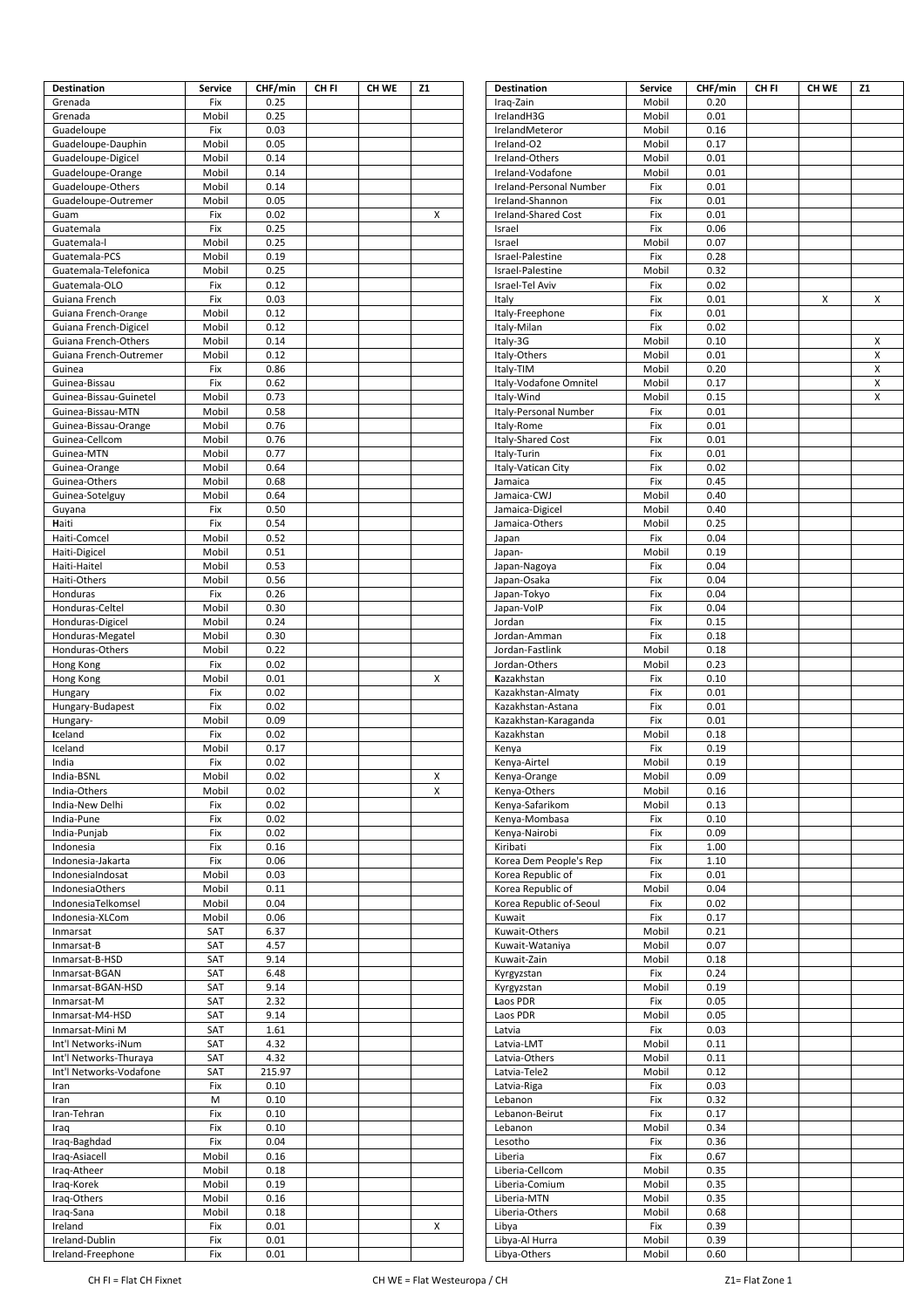| <b>Destination</b>         | <b>Service</b> | CHF/min | CH <sub>FI</sub> | CH WE          | Z1                 | <b>Destination</b>          | <b>Service</b> | CHF/min | CH <sub>FI</sub> | CH WE | <b>Z1</b> |
|----------------------------|----------------|---------|------------------|----------------|--------------------|-----------------------------|----------------|---------|------------------|-------|-----------|
| Liechtenstein              | Fix            | 0.12    |                  | Χ              |                    | Morocco-Wana                | Mobil          | 0.48    |                  |       |           |
| Liechtenstein-Mobilkom     | Mobil          | 0.43    |                  | X              |                    | Morocco-OLO-Meditel         | Fix            | 0.03    |                  |       |           |
| Liechtenstein-Orange       | Mobil          | 0.30    |                  | X              |                    | Morocco-OLO-Wana            | Fix            | 0.09    |                  |       |           |
| Liechtenstein-Others       | Mobil          | 1.01    |                  | X              |                    | Morocco-OLO-Wana-WLL        | Mobil          | 0.48    |                  |       |           |
| Liechtenstein-Swisscom     | Mobil          | 0.42    |                  | X              |                    | Mozambique                  | Fix            | 0.11    |                  |       |           |
| Liechtenstein-Tele2        | Mobil          | 0.43    |                  | Χ              |                    | Mozambique-Maputo           | Fix            | 0.10    |                  |       |           |
| Lithuania                  | Fix            | 0.05    |                  |                |                    | Mozambique-Others           | Mobil          | 0.41    |                  |       |           |
| Lithuania-Bite             | Mobil          | 0.10    |                  |                |                    | Mozambique-Vodacom          | Mobil          | 0.18    |                  |       |           |
| Lithuania-Others           | Mobil          | 0.10    |                  |                |                    | Myanmar                     | Fix            | 0.57    |                  |       |           |
| Lithuania-Tele2            | Mobil          | 0.06    |                  |                |                    | Myanmar                     | Mobil          | 0.54    |                  |       |           |
|                            |                | 0.02    |                  |                |                    |                             |                | 0.11    |                  |       |           |
| Lithuania-Special Services | Fix            |         |                  |                |                    | Namibia                     | Fix            |         |                  |       |           |
| Luxembourg                 | Fix            | 0.02    |                  | Χ              | X                  | Namibia                     | Mobil          | 0.22    |                  |       |           |
| Luxembourg-LUX             | Mobil          | 0.02    |                  | $\pmb{\times}$ |                    | Nauru                       | Fix            | 1.38    |                  |       |           |
| Luxembourg-Tango           | Mobil          | 0.27    |                  | X              |                    | Nepal                       | Fix            | 0.22    |                  |       |           |
| Luxembourg-VOX             | Mobil          | 0.02    |                  | X              |                    | Nepal-Kathmandu             | Fix            | 0.20    |                  |       |           |
| Macao                      | Fix            | 0.05    |                  |                |                    | Nepal                       | Mobil          | 0.21    |                  |       |           |
| Macao                      | Mobil          | 0.06    |                  |                |                    | Netherlands                 | Fix            | 0.02    |                  | х     | Χ         |
| Macedonia                  | Fix            | 0.20    |                  |                |                    | <b>Netherlands Antilles</b> | Fix            | 0.23    |                  |       |           |
| Macedonia-Cosmofon         | Mobil          | 0.61    |                  |                |                    | Netherlands-Adam Rdam       | Fix            | 0.02    |                  |       |           |
| Macedonia-Nov              | Mobil          | 0.64    |                  |                |                    | Netherlands-Freephone       | Fix            | 0.01    |                  |       |           |
| Macedonia-Others           | Mobil          | 0.65    |                  |                |                    | Netherlands-KPN             | Mobil          | 0.09    |                  | X     |           |
| Madagascar                 | Fix            | 0.74    |                  |                |                    | Netherlands-Orange          | Mobil          | 0.25    |                  | Χ     |           |
| Madagascar-Madacom         | Mobil          | 0.75    |                  |                |                    | Netherlands-Others          | Mobil          | 0.09    |                  | X     |           |
| Madagascar-Orange          | Mobil          | 0.82    |                  |                |                    | Netherlands-Tele2           | Mobil          | 0.09    |                  | X     |           |
| Madagascar-Others          | Mobil          | 0.76    |                  |                |                    | Netherlands-Telfort         | Mobil          | 0.21    |                  | X     |           |
| Madagascar-Telma           | Mobil          | 0.75    |                  |                |                    | Netherlands-TM              | Mobil          | 0.09    |                  | X     |           |
| Malawi                     | Fix            | 0.16    |                  |                |                    | Netherlands-Vodafone        | Mobil          | 0.09    |                  | X     |           |
| Malawi-Others              | Mobil          | 0.13    |                  |                |                    | Netherlands-Personal Nr.    | Fix            | 0.02    |                  |       |           |
|                            |                |         |                  |                |                    |                             |                |         |                  |       |           |
| Malawi-Zain                | Mobil          | 0.13    |                  |                |                    | New Caledonia               | Fix            | 0.31    |                  |       |           |
| Mobil                      | Fix            | 0.01    |                  |                |                    | New Caledonia               | Mobil          | 0.28    |                  |       |           |
| Malaysia-Kuala Lumpur      | Fix            | 0.01    |                  |                |                    | New Zealand                 | Fix            | 0.02    |                  |       |           |
| Malaysia-Celcom            | Mobil          | 0.05    |                  |                |                    | New Zealand-Auckland        | Fix            | 0.01    |                  |       |           |
| Malaysia-Digi              | Mobil          | 0.04    |                  |                |                    | New Zealand                 | Mobil          | 0.09    |                  |       |           |
| Malaysia-Maxis             | Mobil          | 0.04    |                  |                |                    | New Zealand-Wellington      | Fix            | 0.01    |                  |       |           |
| Malaysia-Others            | Mobil          | 0.04    |                  |                |                    | Nicaragua                   | Fix            | 0.25    |                  |       |           |
| Maldives                   | Fix            | 1.27    |                  |                |                    | Nicaragua-Bellsouth         | Mobil          | 0.25    |                  |       |           |
| Mali                       | Fix            | 0.45    |                  |                |                    | Nicaragua-Others            | Mobil          | 0.43    |                  |       |           |
| Mali-Bamako                | Fix            | 0.37    |                  |                |                    | Niger                       | Fix            | 0.36    |                  |       |           |
| Mali-Orange                | Mobil          | 0.45    |                  |                |                    | Niger-Celtel                | Mobil          | 0.36    |                  |       |           |
| Mali-Others                | Mobil          | 0.44    |                  |                |                    | Niger-Others                | Mobil          | 0.36    |                  |       |           |
| Mali-OLO-Orange            | Fix            | 0.24    |                  |                |                    | Nigeria                     | Fix            | 0.13    |                  |       |           |
| Malta                      | Fix            | 0.02    |                  | X              |                    | Nigeria-Lagos               | Fix            | 0.15    |                  |       |           |
| Malta                      | Mobil          | 0.03    |                  | X              |                    | Nigeria-Etisalat            | Mobil          | 0.13    |                  |       |           |
| Marshall Islands           | Fix            | 0.45    |                  |                |                    | Nigeria-Globacom            | Mobil          | 0.12    |                  |       |           |
| Martinique                 | Fix            | 0.03    |                  |                |                    | Nigeria-Mtel                | Mobil          | 0.13    |                  |       |           |
| Martinique-Digicel         | Mobil          | 0.13    |                  |                |                    | Nigeria-MTN                 | Mobil          | 0.12    |                  |       |           |
|                            | Mobil          | 0.12    |                  |                |                    | Nigeria-Others              | Mobil          | 0.13    |                  |       |           |
| Martinique-Orange-Caraibe  |                |         |                  |                |                    |                             |                |         |                  |       |           |
| Martinique-Others          | Mobil          | 0.06    |                  |                |                    | Nigeria-Zain                | Mobil          | 0.12    |                  |       |           |
| Martinique-Outremer        | Mobil          | 0.06    |                  |                |                    | Niue Islands                | Fix            | 0.77    |                  |       |           |
| Mauritania                 | Fix            | 0.73    |                  |                |                    | Northern Mariana            | Fix            | 0.05    |                  |       | x         |
| Mauritania-Chinguitel      | Mobil          | 0.71    |                  |                |                    | Norway                      | Fix            | 0.01    |                  | x     |           |
| Mauritania-Mattel          | Mobil          | 0.75    |                  |                |                    | Norway-Netcom               | Mobil          | 0.12    |                  | X     |           |
| Mauritania-Mauritel        | Mobil          | 0.75    |                  |                |                    | Norway-Others               | Mobil          | 0.01    |                  | X     |           |
| Mauritius                  | Fix            | 0.23    |                  |                |                    | Papua New Guinea            | Fix            | 1.13    |                  |       |           |
| Mauritius                  | Mobil          | 0.19    |                  |                |                    | Paraguay                    | Fix            | 0.06    |                  |       |           |
| Mayotte                    | Fix            | 0.10    |                  |                |                    | Paraguay-Asuncion           | Fix            | 0.05    |                  |       |           |
| Mayotte-Others             | Mobil          | 0.14    |                  |                |                    | Paraguay                    | Mobil          | 0.18    |                  |       |           |
| Mayotte-Outremer           | Mobil          | 0.14    |                  |                |                    | Peru                        | Fix            | 0.02    |                  |       |           |
| Mayotte-SRR                | Mobil          | 0.14    |                  |                |                    | Peru-Lima                   | Fix            | 0.02    |                  |       |           |
| Mexico                     | Fix            | 0.14    |                  |                |                    | Peru                        | Mobil          | 0.19    |                  |       |           |
| Mexico-Guadalajara         | Fix            | 0.01    |                  |                |                    | Peru-Lima                   | Mobil          | 0.02    |                  |       |           |
| Mexico-Mexico City         | Fix            | 0.01    |                  |                |                    | Peru-Rural                  | Fix            | 0.02    |                  |       |           |
| Mexico                     | Mobil          | 0.06    |                  |                |                    | Philippines                 | Fix            | 0.28    |                  |       |           |
| Mexico-Monterrey           | Fix            | 0.01    |                  |                |                    | Philippines-Cebu            | Fix            | 0.21    |                  |       |           |
| Micronesia                 | Fix            | 0.39    |                  |                |                    | Philippines-Manila          | Fix            | 0.21    |                  |       |           |
| Moldova                    | Fix            | 0.23    |                  |                |                    | Philippines-Globe           | Mobil          | 0.24    |                  |       |           |
| Moldova-Moldcel            | Mobil          | 0.43    |                  |                |                    | Philippines-Others          | Mobil          | 0.26    |                  |       |           |
| Moldova-Orange             | Mobil          | 0.32    |                  |                |                    | Philippines-Smart           | Mobil          | 0.28    |                  |       |           |
| Moldova-Others             | Mobil          | 0.39    |                  |                |                    | Poland                      | Fix            | 0.02    |                  |       |           |
| Monaco                     | Fix            | 0.11    |                  |                |                    | Poland-Gdansk               | Fix            | 0.02    |                  |       |           |
|                            |                |         |                  |                |                    |                             |                |         |                  |       |           |
| Monaco-EX                  | Mobil          | 0.60    |                  |                | X                  | Poland-Katowice             | Fix            | 0.02    |                  |       |           |
| Monaco-KFOR                | Mobil          | 0.60    |                  |                | $\pmb{\mathsf{X}}$ | Poland-Krakow               | Fix            | 0.02    |                  |       |           |
| Monaco-Others              | Mobil          | 0.59    |                  |                | X                  | Poland-Era                  | Mobil          | 0.11    |                  |       |           |
| Mongolia                   | Fix            | 0.08    |                  |                |                    | Poland-Idea                 | Mobil          | 0.02    |                  |       |           |
| Mongolia                   | Mobil          | 0.11    |                  |                |                    | Poland-Others               | Mobil          | 0.19    |                  |       |           |
| Montenegro                 | Fix            | 0.22    |                  |                |                    | Poland-Play                 | Mobil          | 0.02    |                  |       |           |
| Montenegro                 | Mobil          | 0.52    |                  |                |                    | Poland-Plus                 | Mobil          | 0.10    |                  |       |           |
| Montserrat                 | Fix            | 0.25    |                  |                |                    | Poland-Warsaw               | Fix            | 0.02    |                  |       |           |
| Morocco                    | Fix            | 0.03    |                  |                |                    | Portugal                    | Fix            | 0.02    |                  | X     | Χ         |
| Morocco-Globalstar         | Mobil          | 0.03    |                  |                |                    | Portugal-Azores             | Fix            | 0.02    |                  |       |           |
| Morocco-IAM                | Mobil          | 0.48    |                  |                |                    | Portugal-Lisbon             | Fix            | 0.02    |                  |       |           |
| Morocco-Meditel            | Mobil          | 0.66    |                  |                |                    | Portugal-Madeira            | Fix            | 0.02    |                  |       |           |
| Morocco-Others             | Mobil          | 0.68    |                  |                |                    | Portugal-Optimus            | Mobil          | 0.10    |                  | х     |           |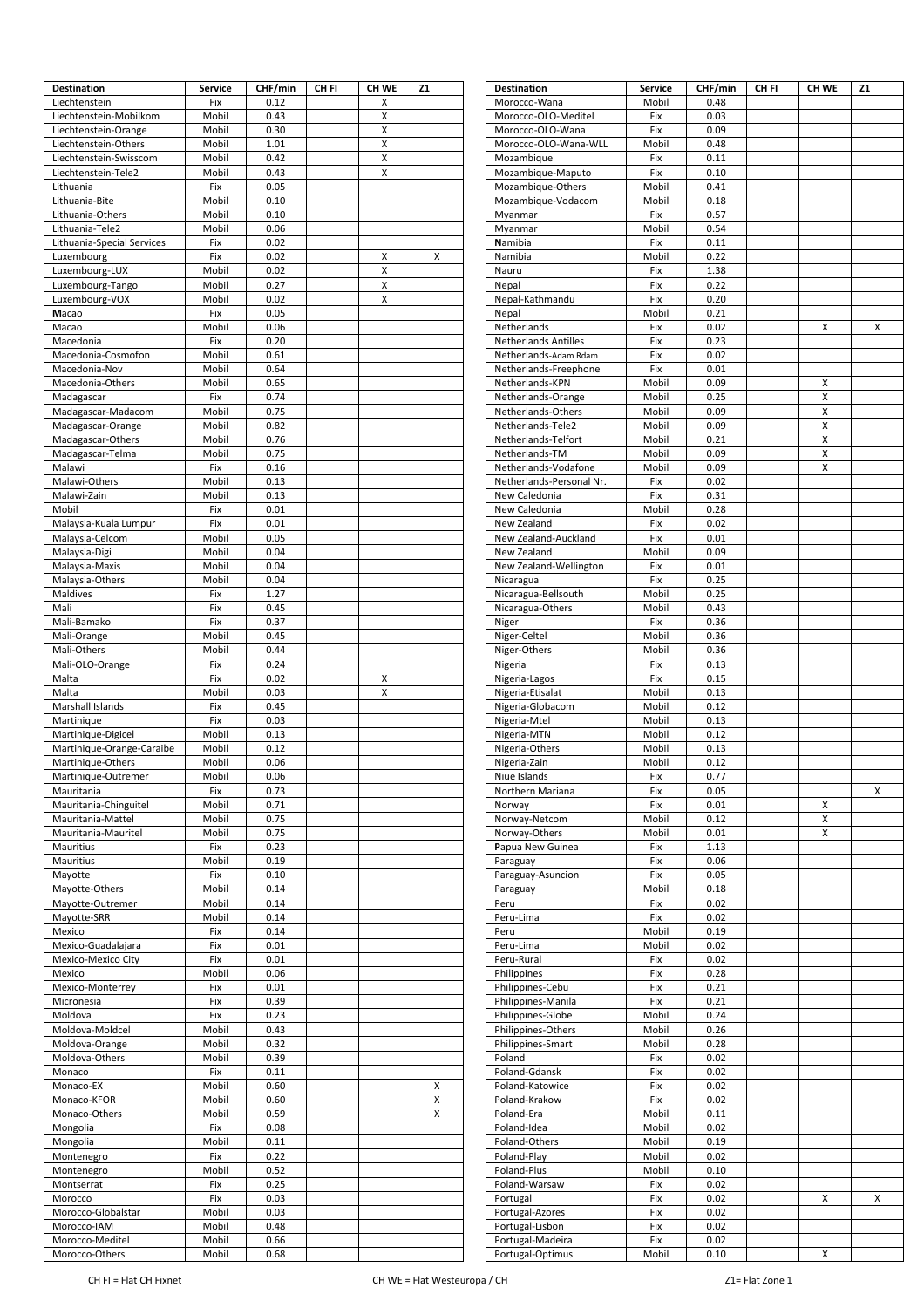| <b>Destination</b>                       | <b>Service</b> | CHF/min      | CH <sub>FI</sub> | <b>CH WE</b> | <b>Z1</b> | <b>Destination</b>                                     | <b>Service</b> | CHF/min      | CH <sub>FI</sub> | CH WE  | <b>Z1</b> |
|------------------------------------------|----------------|--------------|------------------|--------------|-----------|--------------------------------------------------------|----------------|--------------|------------------|--------|-----------|
| Portugal-Freephone                       | Fix            | 0.02         |                  |              |           | Slovenia-Others                                        | Mobil          | 0.02         |                  |        |           |
| Portugal-Others                          | Mobil          | 0.02         |                  | X            |           | Slovenia-SI                                            | Mobil          | 0.02         |                  |        |           |
| Portugal-TMN                             | Mobil          | 0.10         |                  | X            |           | Solomon Islands                                        | Fix            | 1.65         |                  |        |           |
| Portugal-Vodafone                        | Mobil          | 0.07         |                  | X            |           | Somalia                                                | Fix            | 1.18         |                  |        |           |
| Portugal-OLO<br>Portugal-Personal Number | Fix<br>Fix     | 0.02<br>0.01 |                  |              |           | South Africa<br>South Africa-Cape Town                 | Fix<br>Fix     | 0.06<br>0.06 |                  |        |           |
| Portugal-Porto                           | Fix            | 0.02         |                  |              |           | South Africa-Johannesburg                              | Fix            | 0.05         |                  |        |           |
| Portugal-Shared Cost                     | Fix            | 0.03         |                  |              |           | South Africa-CellC                                     | Mobil          | 0.06         |                  |        |           |
| Puerto Rico                              | Fix            | 0.01         |                  |              | X         | South Africa-MTN                                       | Mobil          | 0.16         |                  |        |           |
| Qatar                                    | Fix            | 0.27         |                  |              |           | South Africa-Others                                    | Mobil          | 0.20         |                  |        |           |
| Qatar                                    | Mobil          | 0.34         |                  |              |           | South Africa-Vodacom                                   | Mobil          | 0.20         |                  |        |           |
| Reunion                                  | Fix            | 0.04         |                  |              |           | South Sudan                                            | Fix            | 0.45         |                  |        |           |
| Reunion-Orange-Reunion                   | Mobil          | 0.13         |                  |              |           | South Sudan                                            | Mobil          | 0.34         |                  |        |           |
| Reunion-Others                           | Mobil          | 0.71         |                  |              |           | Spain                                                  | Fix            | 0.02         |                  | X      | х         |
| Reunion-Outremer                         | Mobil          | 0.14         |                  |              |           | Spain-Barcelona                                        | Fix            | 0.01         |                  |        |           |
| Reunion-SRR                              | Mobil          | 0.12         |                  |              | X         | Spain-Freephone                                        | Fix            | 0.02         |                  |        |           |
| Romania                                  | Fix            | 0.02         |                  |              |           | Spain-Madrid                                           | Fix            | 0.01         |                  |        |           |
| Romania-Bucharest                        | Fix            | 0.03<br>0.02 |                  |              |           | Spain-Euskatel                                         | Mobil          | 0.10         |                  | X      |           |
| Romania-Cosmorom<br>Romania-Mobifon      | Mobil<br>Mobil | 0.02         |                  |              |           | Spain-Orange<br>Spain-Others                           | Mobil<br>Mobil | 0.10<br>0.10 |                  | Χ<br>Χ |           |
| Romania-Orange                           | Mobil          | 0.02         |                  |              |           | Spain-Telefonica                                       | Mobil          | 0.10         |                  | Χ      |           |
| Romania-Others                           | Mobil          | 0.02         |                  |              |           | Spain-Vodafone                                         | Mobil          | 0.10         |                  | Χ      |           |
| Romania-Telemobil                        | Mobil          | 0.02         |                  |              |           | Spain-Xfera                                            | Mobil          | 0.13         |                  | X      |           |
| Romania-OLO                              | Fix            | 0.03         |                  |              |           | Spain-Personal Number                                  | Fix            | 0.02         |                  |        |           |
| Russia                                   | Fix            | 0.10         |                  |              |           | Spain-Shared Cost                                      | Fix            | 0.02         |                  |        |           |
| Russia-Area 1                            | Fix            | 0.10         |                  |              |           | Spain-Valencia                                         | Fix            | 0.02         |                  |        |           |
| Russia-Beeline                           | Mobil          | 0.08         |                  |              |           | Sri Lanka                                              | Fix            | 0.22         |                  |        |           |
| Russia-Megafon                           | Mobil          | 0.08         |                  |              |           | Sri Lanka-Bharti                                       | Mobil          | 0.21         |                  |        |           |
| Russia-MTS                               | Mobil          | 0.08         |                  |              |           | Sri Lanka-Mobitel                                      | Mobil          | 0.22         |                  |        |           |
| Russia-Others                            | Mobil          | 0.09         |                  |              |           | Sri Lanka-MTN                                          | Mobil          | 0.22         |                  |        |           |
| Russia-Moscow                            | Fix            | 0.08         |                  |              |           | Sri Lanka-Others                                       | Mobil          | 0.23         |                  |        |           |
| Russia-Overlay                           | Fix            | 0.04         |                  |              |           | St Helena                                              | Fix            | 1.92         |                  |        |           |
| Russia-Rural                             | Fix            | 0.15         |                  |              |           | St Kitts and Nevis                                     | Fix            | 0.25         |                  |        |           |
| Russia-St Petersburg                     | Fix            | 0.02         |                  |              |           | St Lucia                                               | Fix            | 0.41         |                  |        |           |
| Rwanda<br>Rwanda-MTN                     | Fix<br>Mobil   | 0.57<br>0.20 |                  |              |           | St Pierre and Miquelon<br><b>St Vincent Grenadines</b> | Fix<br>Fix     | 0.52<br>0.45 |                  |        |           |
| Rwanda-Other                             | Mobil          | 0.22         |                  |              |           | Sudan                                                  | Fix            | 0.26         |                  |        |           |
| Rwanda-Tigo                              | Mobil          | 0.21         |                  |              |           | Sudan-MTN                                              | Mobil          | 0.25         |                  |        |           |
| Samoa American                           | Fix            | 0.07         |                  |              |           | Sudan-Others                                           | Mobil          | 0.32         |                  |        |           |
| Samoa Western                            | Fix            | 0.81         |                  |              |           | Sudan-Zain                                             | Mobil          | 0.24         |                  |        |           |
| San Marino                               | Fix            | 0.02         |                  |              |           | Suriname                                               | Fix            | 0.22         |                  |        |           |
| San Marino                               | Mobil          | 0.36         |                  |              |           | Suriname                                               | Mobil          | 0.36         |                  |        |           |
| Sao Tome and Principe                    | Fix            | 1.56         |                  |              |           | Swaziland                                              | Fix            | 0.08         |                  |        |           |
| Saudi Arabia                             | Fix            | 0.15         |                  |              |           | Swaziland                                              | Mobil          | 0.17         |                  |        |           |
| Saudi Arabia-Jeddah                      | Fix            | 0.15         |                  |              |           | Sweden                                                 | Fix            | 0.01         |                  |        | х         |
| Saudi Arabia-Mekkah                      | Fix            | 0.15         |                  |              |           | Sweden-Freephone                                       | Fix            | 0.01         |                  |        |           |
| Saudi Arabia-Mobily                      | Mobil          | 0.25         |                  |              |           | Sweden-Gothenburg                                      | Fix            | 0.01         |                  |        |           |
| Saudi Arabia-Others                      | Mobil          | 0.24         |                  |              |           | Sweden-Malmo                                           | Fix            | 0.01         |                  |        |           |
| Saudi Arabia-STC                         | Mobil          | 0.24         |                  |              |           | Sweden-Comviq                                          | Mobil          | 0.01         |                  |        |           |
| Saudi Arabia-Zain<br>Saudi Arabia-Riyadh | Mobil<br>Fix   | 0.17<br>0.16 |                  |              |           | Sweden-Hi3G<br>Sweden-Others                           | Mobil<br>Mobil | 0.01<br>0.01 |                  |        |           |
| Senegal                                  | Fix            | 0.36         |                  |              |           | Sweden-Telenor                                         | Mobil          | 0.01         |                  |        |           |
| Senegal-Dakar                            | Fix            | 0.64         |                  |              |           | Sweden-Telia                                           | Mobil          | 0.09         |                  |        |           |
| Senegal-Orange                           | Mobil          | 0.42         |                  |              |           | Sweden-Personal Number                                 | Fix            | 0.01         |                  |        |           |
| Senegal-Others                           | Mobil          | 0.42         |                  |              |           | Sweden-Shared cost                                     | Fix            | 0.01         |                  |        |           |
| Senegal-Sentel                           | Mobil          | 0.42         |                  |              |           | Sweden-Stockholm                                       | Fix            | 0.01         |                  |        |           |
| Senegal-Special Service                  | Fix            | 0.72         |                  |              |           | Syria                                                  | Fix            | 0.18         |                  |        |           |
| Serbia                                   | Fix            | 0.21         |                  |              |           | Syria                                                  | Mobil          | 0.30         |                  |        |           |
| Serbia-Belgrade                          | Fix            | 0.19         |                  |              |           | Taiwan                                                 | Fix            | 0.02         |                  |        |           |
| Serbia-Ipkonet                           | Fix            | 0.13         |                  |              |           | Taiwan                                                 | Mobil          | 0.17         |                  |        |           |
| Serbia-Kosovo                            | Fix            | 0.11         |                  |              |           | Taiwan-Taipei                                          | Fix            | 0.02         |                  |        |           |
| Serbia-Others                            | Mobil          | 0.74         |                  |              |           | Tajikistan                                             | Fix            | 0.23         |                  |        |           |
| Serbia-Telenor                           | Mobil          | 0.64         |                  |              |           | Tajikistan                                             | Mobil          | 0.23         |                  |        |           |
| Serbia-Vip                               | Mobil<br>Fix   | 0.62<br>0.46 |                  |              |           | Tanzania                                               | Fix<br>Fix     | 0.40<br>0.31 |                  |        |           |
| Seychelles<br>Sierra Leone               | Fix            | 0.76         |                  |              |           | Tanzania-Dar es Salaam<br>Tanzania-Celtel              | Mobil          | 0.30         |                  |        |           |
| Sierra Leone-Africel                     | Mobil          | 0.73         |                  |              |           | Tanzania-Others                                        | Mobil          | 0.32         |                  |        |           |
| Sierra Leone-Celtel                      | Mobil          | 0.73         |                  |              |           | Tanzania-Tigo                                          | Mobil          | 0.26         |                  |        |           |
| Sierra Leone-Commium                     | Mobil          | 0.73         |                  |              |           | Tanzania-Vodacom                                       | Mobil          | 0.30         |                  |        |           |
| Sierra Leone-Datatel                     | Mobil          | 0.73         |                  |              |           | Tanzania-Zanzibar                                      | Fix            | 0.31         |                  |        |           |
| Sierra Leone-Millicom                    | Mobil          | 0.73         |                  |              |           | Thailand                                               | Fix            | 0.03         |                  |        |           |
| Sierra Leone-Others                      | Mobil          | 0.73         |                  |              |           | Thailand-Bangkok                                       | Fix            | 0.02         |                  |        |           |
| Singapore                                | Fix            | 0.01         |                  |              | X         | Thailand                                               | Mobil          | 0.06         |                  |        | х         |
| Singapore                                | Mobil          | 0.01         |                  |              |           | Togo                                                   | Fix            | 0.74         |                  |        |           |
| Sint Maarten                             | Fix            | 0.20         |                  |              |           | Togo-Telecell                                          | Mobil          | 0.66         |                  |        |           |
| Slovakia                                 | Fix            | 0.23         |                  |              |           | Togo-Togocell                                          | Mobil          | 0.65         |                  |        |           |
| Slovakia-Bratislava                      | Fix            | 0.03         |                  |              |           | Tokelau                                                | Fix            | 2.39         |                  |        |           |
| Slovakia-EuroTel                         | Mobil          | 0.22         |                  |              |           | Tonga                                                  | Fix            | 0.68         |                  |        |           |
| Slovakia-Orange                          | Mobil          | 0.22         |                  |              |           | <b>Trinidad and Tobago</b>                             | Fix            | 0.39         |                  |        |           |
| Slovakia-Others                          | Mobil          | 0.23<br>0.03 |                  |              |           | Tunisia                                                | Fix            | 0.78<br>0.72 |                  |        |           |
| Slovenia<br>Slovenia-IPKO                | Fix<br>Mobil   | 0.02         |                  |              |           | Tunisia-Others<br>Tunisia-Tunisiana                    | Mobil<br>Mobil | 0.74         |                  |        |           |
| Slovenia-Mobitel                         | Mobil          | 0.11         |                  |              |           | Tunisia-Tunis                                          | Fix            | 0.74         |                  |        |           |
|                                          |                |              |                  |              |           |                                                        |                |              |                  |        |           |